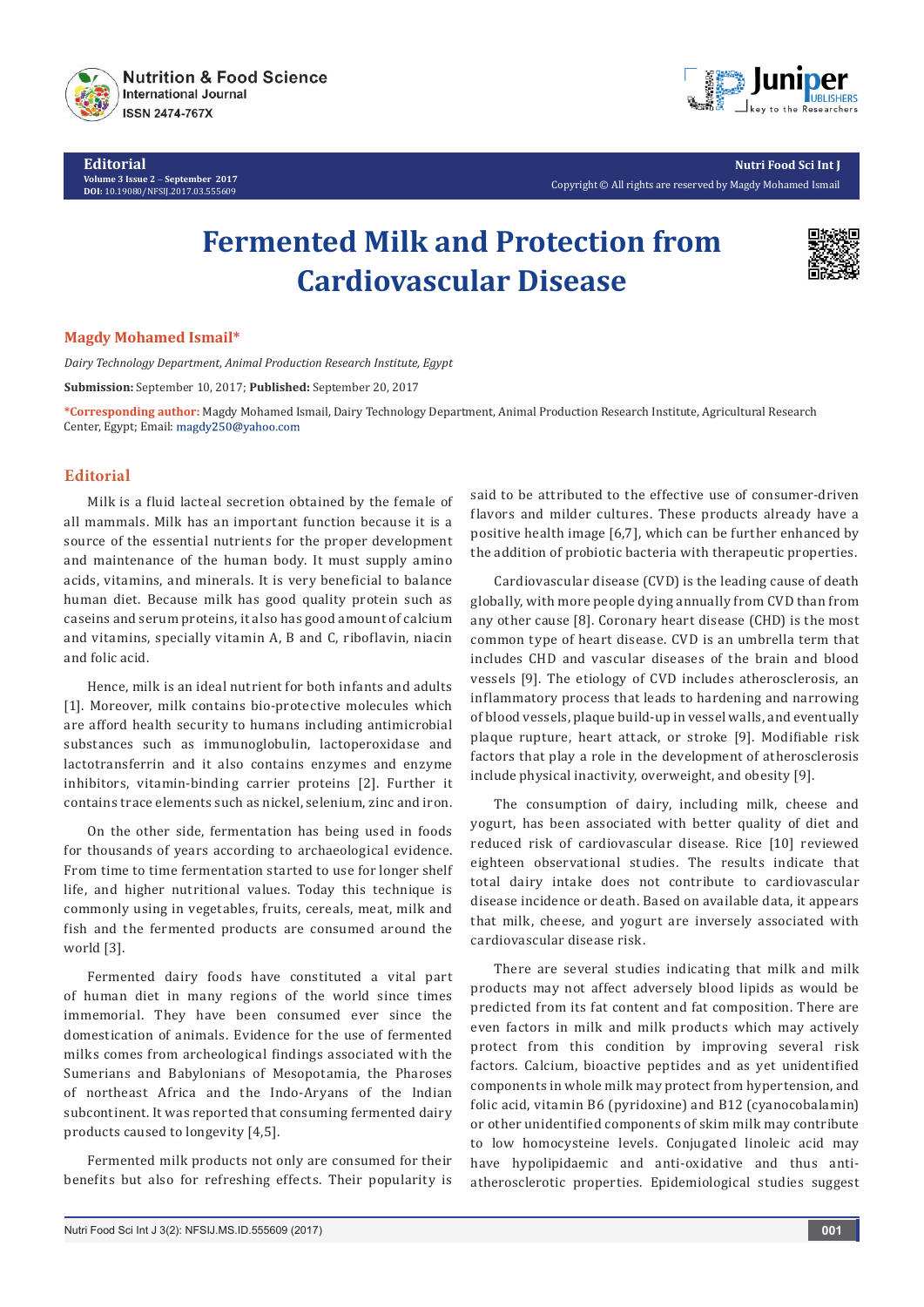that milk and milk products fit well into a healthy eating pattern emphasizing cereals and vegetables [11].

Tholstrup [12] wrote that some specific bacterial strains may have cholesterol-reducing properties, while some fermented products (especially those produced using Lactobacillus helveticus) can decrease hypertension. In addition, a recent study reported a statistically significant inverse relationship between fermented milk consumption and CVD, with the highest level of intake (238g/day for women, 273g/day for men) being associated with 15 percent decreased incidence of CVD compared with the lowest level of intake (40g/day for women and 43g/day for men) [13]. Goldbohm et al. [14] also reported that consumption of fermented full-fat milk was inversely associated with all-cause mortality for men and women and non-significantly with stroke mortality in both men and women. Dalmeijer et al. [15] reported a borderline inverse association between intake of fermented dairy products and risk of stroke (HR = 0.92; 95 percent CI: 0.83–1.01), supporting this result.

Yogurt and fermented milk may protect against heart disease [16,17]. An observational study among more than 26,000 middle-aged Swedish adults showed that fermented dairy products such as yogurt significantly reduced risk for CVD in those who consumed the highest intake vs. the lowest intake [16]. The potential cardio protective effect (i.e., lower risk of developing a first heart attack) of consuming cheese and fermented milk products was supported by a large prospective, case-control study that used objective biomarkers of milk fat intake (i.e., serum levels of ruminant specific fatty acids, pentadecanoic acid [15:0] and heptadecanoic acid [17:0]) [17].

Observational studies indicate that the consumption of milk or dairy products is inversely related to incidence of CVD. The consumption of dairy products has been suggested to ameliorate characteristics of the metabolic syndrome, which encompasses a cluster of risk factors including dyslipidemia, insulin resistance, increased blood pressure, and abdominal obesity, which together markedly increase the risk of diabetes and CVD. Dairy products, such as cheese, do not exert the negative effects on blood lipids as predicted solely by the content of saturated fat. Calcium and other bioactive components may modify the effects on LDL cholesterol and triglycerides. Apart from supplying valuable dairy nutrients, yogurt may also exert beneficial probiotic effects. The consumption of yogurt, and other dairy products, in observational studies is associated with a reduced risk of weight gain and obesity as well as of CVD, and these findings are, in part, supported by randomized trials [18].

The mechanisms by which dairy foods, regardless of fat content, may reduce the risk of CVD have not been fully elucidated. A recent review of dairy components and risk for cardio metabolic syndrome explores some of the proposed

mechanisms by which dairy may beneficially affect CVD risk [19]. In brief, the milk fat component of dairy contains over 400 unique fatty acids, many of which are not found in other foods [20]. Milk fat contains saturated, monounsaturated, and polyunsaturated fatty acids of varying chain lengths and configurations. The study of milk fatty acid chemistry is complex, and some studies have suggested that bioactive fatty acids in milk fat are responsible for anti-inflammatory and improved metabolic effects [21,22]. In addition, the minerals contained in dairy foods, such as calcium, magnesium, phosphorus, and potassium, have been implicated in the management of elevated blood pressure and cardio metabolic syndrome [19]. Furthermore, calcium from dairy has been implicated in fecal fat excretion and the maintenance of healthy blood lipids [23]. Dairy foods are complex, however, and more recent evidence indicates that the dairy food matrix may be just as important as its individual components [24]. There are likely multiple mechanisms by which dairy consumption may help reduce CVD risk.

#### **References**

- 1. Yetisemeyen A, Sezgin E, Atamer M, Koçak C, Gürsel, et al. (2007) SütTeknolojisi Ankara Üniversitesi Ziraat Fakültesi Süt Teknolojisi Bölümü Ankara. Yayın no: 1560.
- 2. Fox PF, Guinee TP, Cogan TM, McSweeney PLH (2000) Fundamentals of Cheese Science. Gaithersburg, Maryland: Aspen Publishers.
- 3. Farnworth E R (2005) Kefir a Complex Probiotic. Food Science and Technology Bulletin: Functional Foods 2(1): 1-17.
- 4. Tamime AY, Robinson RK (2007) Yogurt Science and Technology. (3rd edn), Wood head Publishing Limited, Cambridge, England/CRC Press, Boca Raton, FL.
- 5. Chandan RC, Nauth KR (2012) Yogurt. Handbook of Animal-based Fermented Food and Beverage Technology (2nd edn) (Chapter 12). In: Hui Y H & Chandan RC. CRC Press, Boca Raton, FL, USA, pp. 213-233.
- 6. Jelen P, Gallmann P, Coolbear T (2003) Current and future applications of fermentation technology in the dairy industry. IDF Seminar on Aroma and Texture of Fermented Milk, p. 10.
- 7. [Valli C, Traill W B \(2005\) Culture and food: A model of yoghurt](http://agris.fao.org/agris-search/search.do?recordID=US201300981976)  [consumption in the EU. Food Qual. Pref. 16: 291–304.](http://agris.fao.org/agris-search/search.do?recordID=US201300981976)
- 8. World Health Organization (2011) Global status report on noncommunicable diseases. Geneva.
- 9. Mendis S, Puska P, Norrving B (2011) World Health Organization Global atlas on cardiovascular disease prevention and control. Geneva.
- 10. [Rice B H \(2014\) Dairy and Cardiovascular Disease: A Review of Recent](https://www.ncbi.nlm.nih.gov/pubmed/24818071/)  [Observational Research. Curr Nutr Rep 3\(2\): 130-138.](https://www.ncbi.nlm.nih.gov/pubmed/24818071/)
- 11. [Pfeuffer M, Schrezenmeir J \(2000\) Bioactive substances in milk with](https://www.ncbi.nlm.nih.gov/pubmed/11242460)  [properties decreasing risk of cardiovascular diseases. British Journal](https://www.ncbi.nlm.nih.gov/pubmed/11242460)  of Nutrition 84[\(Suppl 1\): 155-159.](https://www.ncbi.nlm.nih.gov/pubmed/11242460)
- 12. [Tholstrup T \(2006\) Dairy products and cardiovascular disease. Curr.](https://www.ncbi.nlm.nih.gov/pubmed/16407709)  [Opin. Lipidol 17\(1\): 1-10.](https://www.ncbi.nlm.nih.gov/pubmed/16407709)
- 13. [Sonestedt E, Wirfält E, Wallström P, Gullberg B, Orho-Melander M,](https://www.ncbi.nlm.nih.gov/pubmed/21660519)  [et al. \(2011\) Dairy products and its association with incidence of](https://www.ncbi.nlm.nih.gov/pubmed/21660519)  [cardiovascular disease: the Malmö diet and cancer cohort. Eur. J.](https://www.ncbi.nlm.nih.gov/pubmed/21660519)  [Epidemiol 26\(8\): 609-618.](https://www.ncbi.nlm.nih.gov/pubmed/21660519)